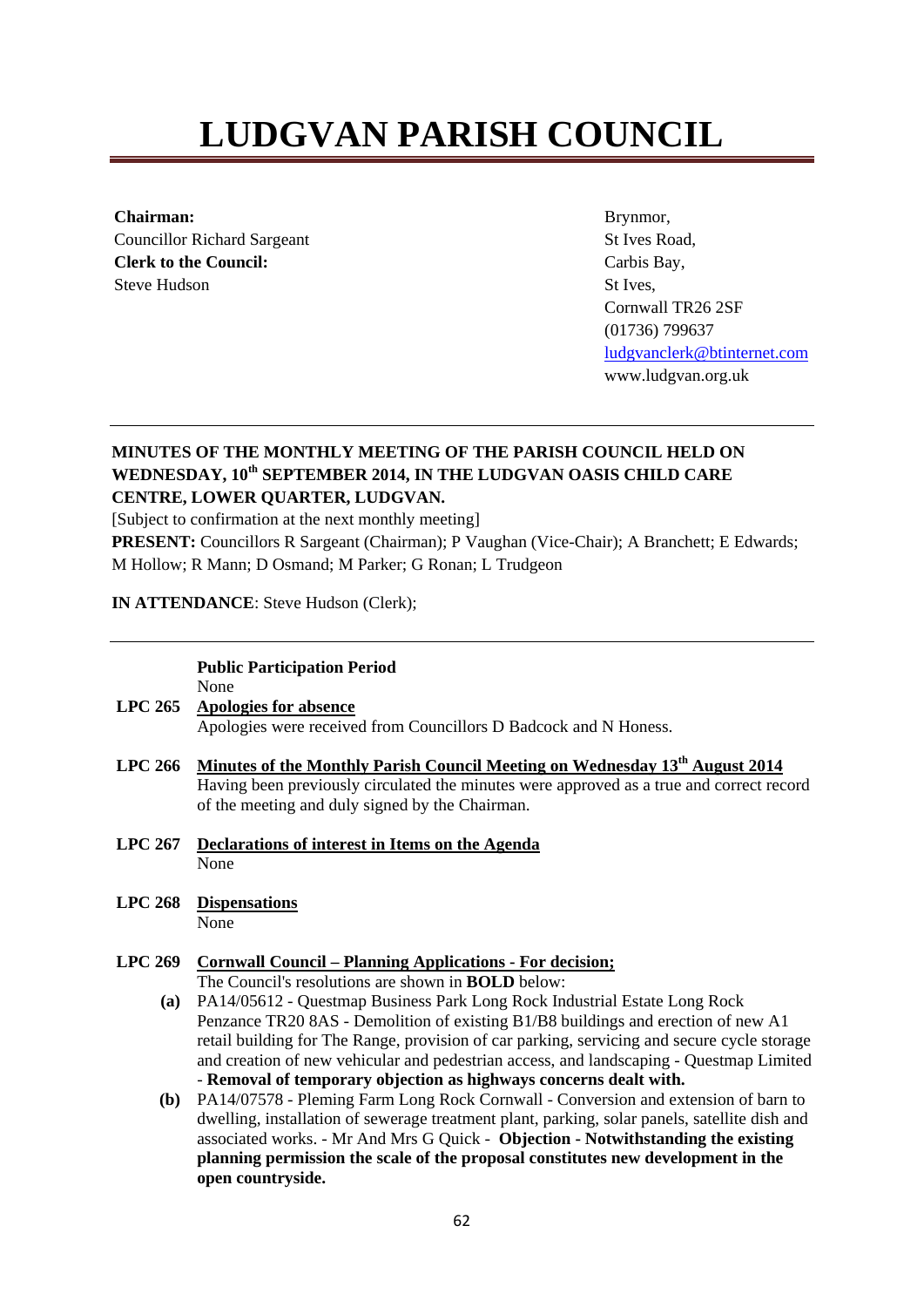- **(c)** PA14/07045 Barn 2 Tregarthen Farm Tregarthen Long Rock Penzance Cornwall TR20 8YH - Removal of condition 3 attached to decision notice PA10/08341 dated 27 January 2011 relating to holiday/leisure purposes - Mr S & M French J Fox French & Fox - **No Objection**
- **(d)** PA14/07763 Hillside Blowing House Hill Ludgvan Penzance TR20 8AW Amended Design to Planning Consent Ref: PA13/06553. Including additional rear extension, revised roof design and dormer on South elevation - Mrs P Shah - **No Objection**
- **(e)** PA14/07862 Trevorrow Farm Crowlas Penzance TR20 9BX Erection of an Agricultural Building - Mr Andrew Davey - **No Objection**

#### **LPC 270 Police Matters**

The crime report for August 2014 was noted as were the comments on the increase in the previous month's figures.

#### **LPC 271 Comments from Cornwall Councillor - Mr Roy Mann**

Councillor Mann informed the Council that he has contacted the Highways agency with a view to making the crossing of the A30 at Whitecross safer. He went on to say that the upcoming round of budget cuts at Cornwall Council will be wide ranging and have a major impact across all services.

#### **LPC 272 Chairman's Report**

The Chairman reported that no conclusions had yet been drawn in respect of the Penzance & Newlyn Town Framework and that another meeting was anticipated.

#### **LPC 273 Footpath Officers Report**

Councillor Ronan reported on the inaugural meeting of the Footpath Working Group and explained that a full survey of all paths in the parish was to be undertaken. It was **RESOLVED that from 2015/16 the cutting of the St. Michaels Way would be included within the Local Maintenance Partnership agreement with Cornwall Council, subject to agreeing the path references and the passing over of the associated grant.** 

#### **LPC 274 Clerk's Report**

The Clerk presented his report and it was **RESOLVED that:**

- **(a) the first stage of the Neighbourhood planning process be commenced and that the Clerk bring back a proposed methodology to the next meeting and that Cornwall Council's offer to fund a Housing Needs Survey for the parish be accepted;**
- **(b) the Clerk be authorised to attend the Health & Safety training provided by Zurich Municipal;**
- **(c) Standing Order 3l be deleted and replaced with a new Standing Order 4 based on the wording contained in the revised NALC guidance;**
- **(d) the Council's brush-cutter be gifted to its former employee in recognition of twentyfive years service;**
- **(e) the report recommendations on the sycamore tree in Churchtown Gardens be implemented**

It was noted that:

**(e)** Superfast broadband would be introduced in Nancledra in 2015.

#### **LPC 275 Finance Report**

It was **RESOLVED that:**

- **(b) the Payment Schedule totalling £2,292.42 (appended) be approved for payment and be duly signed by the Chairman;**
- **(c) receipts totalling £15,410.26 be noted;**
- **(d) the bank reconciliation be noted;**
- **(e) the budget monitoring report be noted.**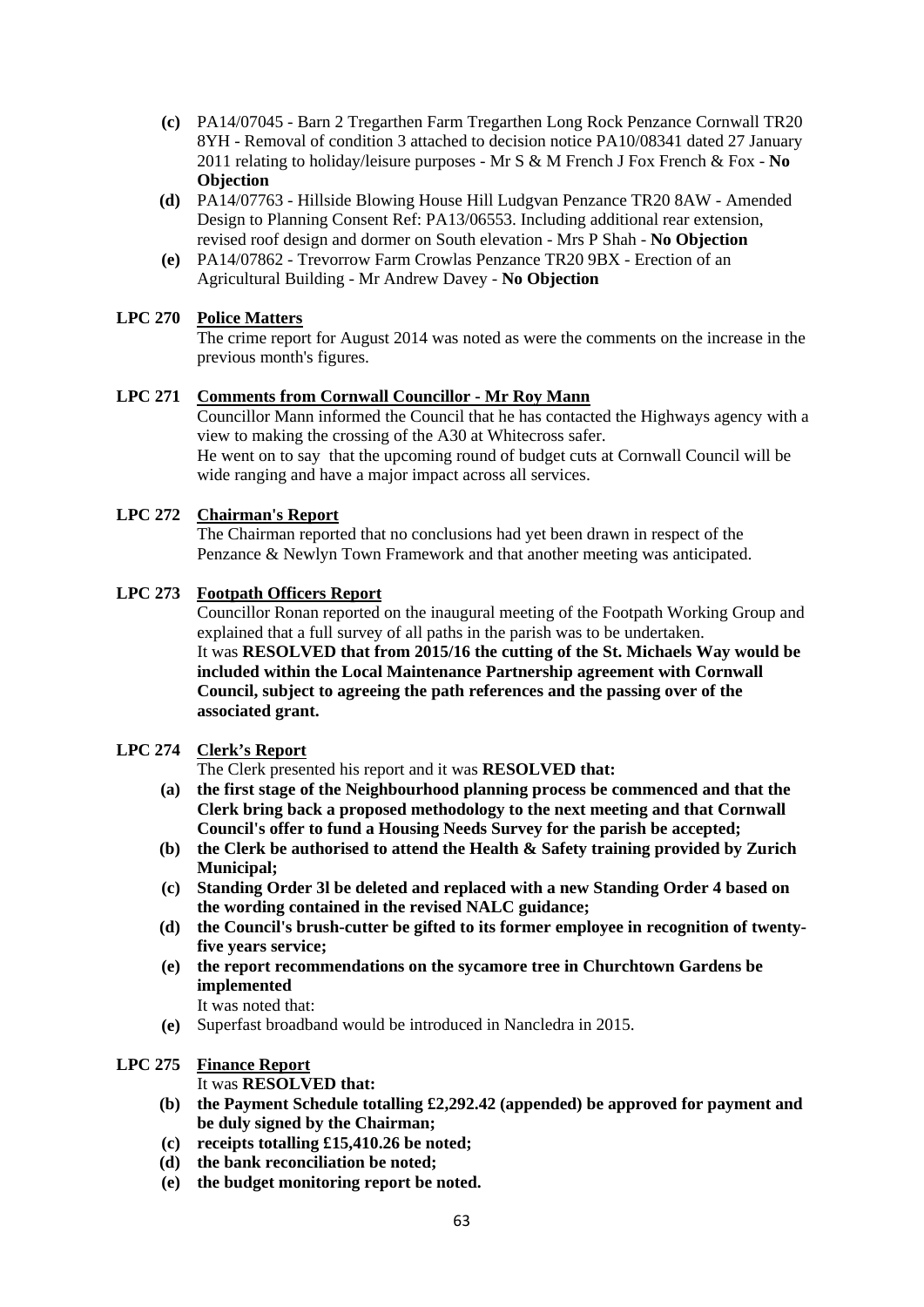#### **LPC 276 Correspondence**

The various items of correspondence were considered and it was **RESOLVED that: (a) a letter be sent in support of the South-West Resilience Campaign;** 

- **(b) the Harlequin Group be informed that the site of their proposed scheme is in Towednack parish;**
- **(c) Any response to the Schedule of Focused Changes to the Cornwall Local Plan be deferred to the next meeting**
- The following items were noted: **(d)** Invitation to the Cornwall Community Flood Forum Conference
- **(e)** Invitation to NSPCC lunch and AGM
- **(f)** CPRE Cornwall's Housing in Cornwall communication